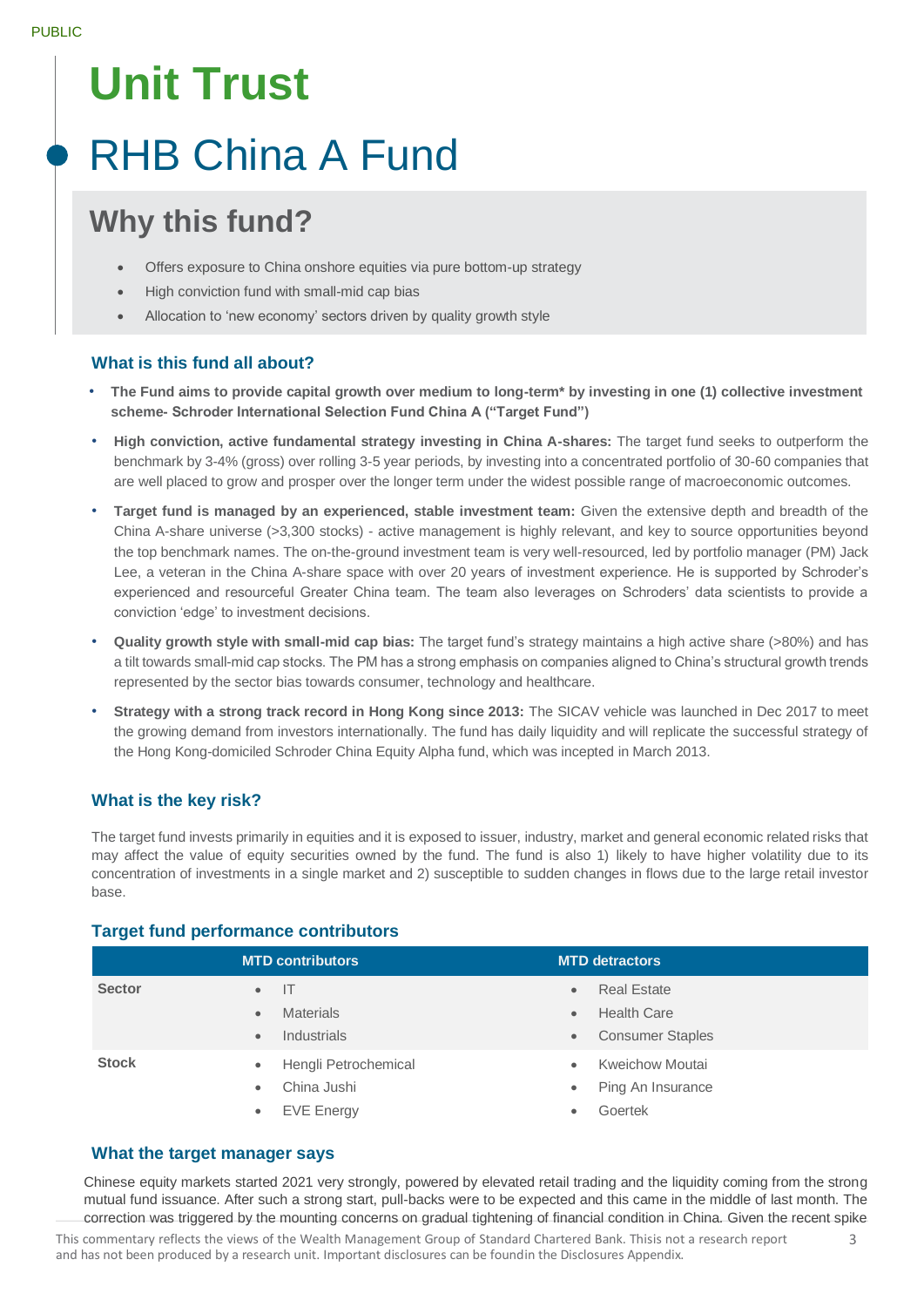#### PUBLIC

in PPI and commodity price, market is worried that such cost increase will feed through to the CPI and eventually lead to more monetary tightening. Also, as the Chinese economy is more or less back to normalcy, it is reasonable for the market to expect the overall policy stance to be less supportive going forward as the authorities will likely shift their priority from stimulating growth to rebalancing growth, enhancing growth quality and sustainability, and more importantly containing systemic risks. Externally, the sharp back-up in US bond yields has deflated investors' risk appetite. Although these yields remain very low by any historical standards and reflect in large part a healthier outlook for the economy, the speed of the rise and the heightened volatility of the fixed income markets generally, has been unnerving for investors. Although the US Fed has reiterated its intention not to hike short rates until the economy and unemployment are fully normalised, this backdrop of higher producer prices and rising bond yields is a new challenge for markets and has triggered profit taking in some of the more extended sectors of the market that have performed best in recent weeks.

#### **PERFORMANCE (%)**

|                                             | YTD                      | 2020   | 2019   | 2018    | $3Y$ (ann.) |
|---------------------------------------------|--------------------------|--------|--------|---------|-------------|
| <b>RHB China A Fund</b>                     | $\overline{\phantom{a}}$ | $\sim$ | $\sim$ | $\sim$  | $\sim$      |
| <b>Target Fund Schroder ISF China A Acc</b> | 1.06                     | 62.70  | 37.83  | $-2272$ | 20.06       |

*Source: Morningstar. Performance in USD NAV-to-NAV with dividends reinvested as at 20 April 2021. ^Schroder ISF China A Acc is the target fund underlying of RHB China A Fund.*

#### **TARGET FUND TOP 10 HOLDINGS**

| Ping An Insurance Group Co of China Ltd                |         |  |
|--------------------------------------------------------|---------|--|
| <b>Midea Group Co Ltd</b>                              | 4.0%    |  |
| <b>Oppein Home Group Inc</b>                           | 3.6%    |  |
| China Merchants Bank Co Ltd                            | 3.5%    |  |
| <b>Lomon Billions Group Co Ltd</b>                     | 2.6%    |  |
| <b>Hongfa Technology Co Ltd</b>                        | 2.3%    |  |
| China Jushi Co Ltd                                     | $2.2\%$ |  |
| <b>Mango Excellent Media Co Ltd</b>                    | 2.2%    |  |
| <b>Shandong Sinocera Functional Material Co</b><br>Ltd | $2.1\%$ |  |
| <b>XCMG Construction Machinery Co Ltd</b>              | 2.1%    |  |

#### **TARGET FUND SECTOR ALLOCATION**



#### **TARGET FUND KEY FUND CHARACTERISTICS**

| <b>Target Manager Name</b>      | Jack Lee                    |
|---------------------------------|-----------------------------|
| <b>Benchmark</b>                | MSCI China A Onshore NR USD |
| <b>Standard Deviation (3Yr)</b> | 19.55%                      |
| <b>Sharpe Ratio (3Yr)</b>       | 2.70                        |
| <b>Product Risk Rating</b>      | b                           |

All data are extracted from the target fund as of 28-February-2021 unless otherwise stated.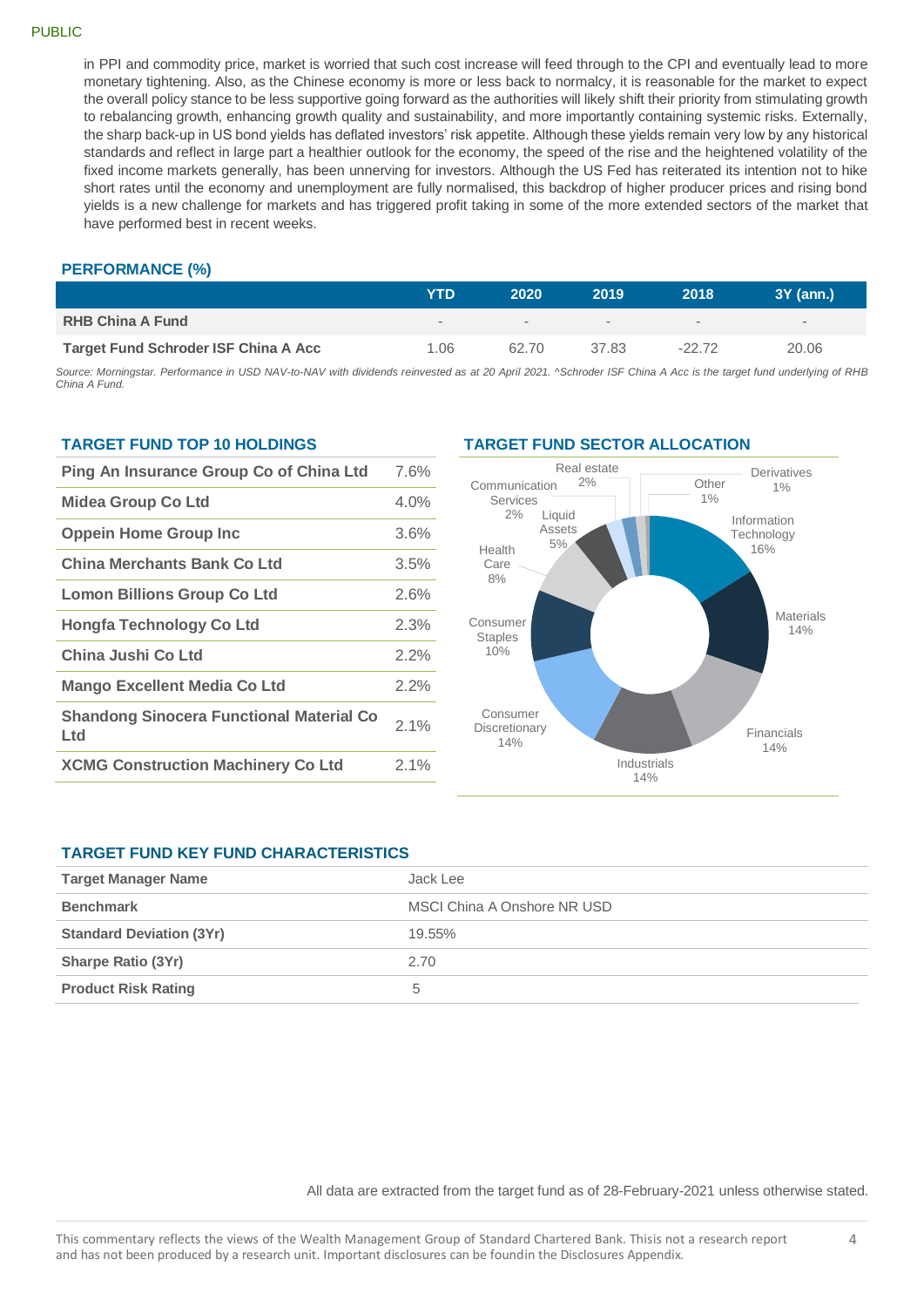# **Disclosures**

This document is confidential and may also be privileged. If you are not the intended recipient, please destroy all copies and notify the sender immediately. This document is being distributed for general information only and is subject to the relevant disclaimers available at [https://www.sc.com/en/regulatory-disclosures/#market-commentary-disclaimer.](https://www.sc.com/en/regulatory-disclosures/#market-commentary-disclaimer) It is not and does not constitute research material, independent research, an offer, recommendation or solicitation to enter into any transaction or adopt any hedging, trading or investment strategy, in relation to any securities or other financial instruments. This document is for general evaluation only. It does not take into account the specific investment objectives, financial situation or particular needs of any particular person or class of persons and it has not been prepared for any particular person or class of persons. You should not rely on any contents of this document in making any investment decisions. Before making any investment, you should carefully read the relevant offering documents and seek independent legal, tax and regulatory advice. In particular, we recommend you to seek advice regarding the suitability of the investment product, taking into account your specific investment objectives, financial situation or particular needs, before you make a commitment to purchase the investment product. Opinions, projections and estimates are solely those of SCB at the date of this document and subject to change without notice. Past performance is not indicative of future results and no representation or warranty is made regarding future performance. Any forecast contained herein as to likely future movements in rates or prices or likely future events or occurrences constitutes an opinion only and is not indicative of actual future movements in rates or prices or actual future events or oc currences (as the case may be). This document must not be forwarded or otherwise made available to any other person without the express written consent of the Standard Chartered Group (as defined below). Standard Chartered Bank is incorporated in England with limited liability by Royal Charter 1853 Reference Number ZC18. The Principal Office of the Company is situated in England at 1 Basinghall Avenue, London, EC2V 5DD. Standard Chartered Bank is authorised by the Prudential Regulation Authority and regulated by the Financial Conduct Authority and Prudential Regulation Authority. Standard Chartered PLC, the ultimate parent company of Standard Chartered Bank, together with its subsidiaries and affiliates (including each branch or representative office), form the Standard Chartered Group. Standard Chartered Private Bank is the private banking division of Standard Chartered. Private banking activities may be carried out internationally by different legal entities and affiliates within the Standard Chartered Group (each an "SC Group Entity") according to local regulatory requirements. Not all products and services are provided by all branches, subsidiaries and affiliates within the Standard Chartered Group. Some of the SC Group Entities only act as representatives of Standard Chartered Private Bank, and may not be able to offer products and services, or offer advice to clients. They serve as points of contact only. ESG data has been provided by Refinitiv. Refer to [https://www.refinitiv.com/en/financial-data/company-data/esg-research-data.](https://www.refinitiv.com/en/financial-data/company-data/esg-research-data)

#### **Market Abuse Regulation (MAR) Disclaimer**

Banking activities may be carried out internationally by different branches, subsidiaries and affiliates within the Standard Chartered Group according to local regulatory requirements. Opinions may contain outright "buy", "sell", "hold" or other opinions. The time horizon of this opinion is dependent on prevailing market conditions and there is no planned frequency for updates to the opinion. This opinion is not independent of Standard Chartered Group's trading strategies or positions. Standard Chartered Group and/or its affiliates or its respective officers, directors, employee benefit programmes or employees, including persons involved in the preparation or issuance of this document may at any time, to the extent permitted by applicable law and/or regulation, be long or short any securities or financial instruments referred to in this document or have material interest in any such securities or related investments. Therefore, it is possible, and you should assume, that Standard Chartered Group has a material interest in one or more of the financial instruments mentioned herein. Please refer to<https://www.sc.com/en/banking-services/market-disclaimer.html> for more detailed disclosures, including past opinions/recommendations in the last 12 months and conflict of interests, as well as disclaimers. A covering strategist may have a financial interest in the debt or equity securities of this company/issuer. This document must not be forwarded or otherwise made available to any other person without the express written consent of Standard Chartered Group.

#### **Country/Market Specific Disclosures**

**Botswana:** This document is being distributed in Botswana by, and is attributable to, Standard Chartered Bank Botswana Limited which is a financial institution licensed under the Section 6 of the Banking Act CAP 46.04 and is listed in the Botswana Stock Exchange. **Brunei Darussalam**: This document is being distributed in Brunei Darussalam by, and is attributable to, Standard Chartered Bank (Brunei Branch) | Registration Number RFC/61. Standard Chartered Bank is incorporated in England with limited liability by Royal Charter 1853 Reference Number ZC18 and Standard Chartered Securities (B) Sdn Bhd, which is a limited liability company registered with the Registry of Companies with Registration Number RC20001003 and licensed by Autoriti Monetari Brunei Darussalam as a Capital Markets Service License Holder with License Number AMBD/R/CMU/S3-CL. **China Mainland**: This document is being distributed in China by, and is attributable to, Standard Chartered Bank (China) Limited which is mainly regulated by China Banking and Insurance Regulatory Commission (CBIRC), State Administration of Foreign Exchange (SAFE), and People's Bank of China (PBOC). **Hong Kong**: In Hong Kong, this document, except for any portion advising on or facilitating any decision on futures contracts trading, is distributed by Standard Chartered Bank (Hong Kong) Limited ("SCBHK"), a subsidiary of Standard Chartered PLC. SCBHK has its registered address at 32/F, Standard Chartered Bank Building, 4-4A Des Voeux Road Central, Hong Kong and is regulated by the Hong Kong Monetary Authority and registered with the Securities and Futures Commission ("SFC") to carry on Type 1 (dealing in securities), Type 4 (advising on securities), Type 6 (advising on corporate finance) and Type 9 (asset management) regulated activity under the Securities and Futures Ordinance (Cap. 571) ("SFO") (CE No. AJI614). The contents of this document have not been reviewed by any regulatory authority in Hong Kong and you are advised to exercise caution in relation to any offer set out herein. If you are in doubt about any of the contents of this document, you should obtain independent professional advice. Any product named herein may not be offered or sold in Hong Kong by means of any document at any time other than to "professional investors" as defined in the SFO and any rules made under that ordinance. In addition, this document may not be issued or possessed for the purposes of issue, whether in Hong Kong or elsewhere, and any interests may not be disposed of, to any person unless such person is outside Hong Kong or is a "professional investor" as defined in the SFO and any rules made under that ordinance, or as otherwise may be permitted by that ordinance. In Hong Kong, Standard Chartered Private Bank is the private banking division of Standard Chartered Bank (Hong Kong) Limited. **Ghana:** Standard Chartered Bank Ghana Limited accepts no liability and will not be liable for any loss or damage arising directly or indirectly (including special, incidental or consequential loss or damage) from your use of these documents. Past performance is not indicative of future results and no representation or warranty is made regarding future performance. You should seek advice from a financial adviser on the suitability of an investment for you, taking into account these factors before making a commitment to invest in an investment. To unsubscribe from receiving further updates, please click [here.](mailto:feedback.ghana@sc.com) Please do not reply to this email. Call our Priority Banking on 0302610750 for any questions or service queries. You are advised not to send any confidential and/or important information to the Bank via e-mail, as the Bank makes no representations or warranties as to the security or accuracy of any information transmitted via e-mail. The Bank shall not be responsible for any loss or damage suffered by you arising from your decision to use e-mail to communicate with the Bank. **India:** This document is being distributed in India by Standard Chartered Bank in its capacity as a distributor of mutual funds and referrer of any other third party financial products. Standard Chartered Bank does not offer any 'Investment Advice' as defined in the Securities and Exchange Board of India (Investment Advisers) Regulations, 2013 or otherwise. Services/products related securities business offered by Standard Charted Bank are not intended for any person, who is a resident of any jurisdiction, the laws of which imposes prohibition on soliciting the securities business in that jurisdiction without going through the registration requirements and/or prohibit the use of any information contained in this document. **Indonesia:** This document is being distributed in Indonesia by Standard Chartered Bank, Indonesia branch, which is a financial institution licensed, registered and supervised by Otoritas Jasa Keuangan (Financial Service Authority). **Jersey:** In Jersey, Standard Chartered Private Bank is the Registered Business Name of the Jersey Branch of Standard Chartered Bank. The Jersey Branch of Standard Chartered Bank is regulated by the Jersey Financial Services Commission. Copies of the latest audited accounts of Standard Chartered Bank are available from its principal place of business in Jersey: PO Box 80, 15 Castle Street, St Helier, Jersey JE4 8PT. Standard Chartered Bank is incorporated in England with limited liability by Royal Charter in 1853 Reference Number ZC 18. The Principal Office of the Company is situated in